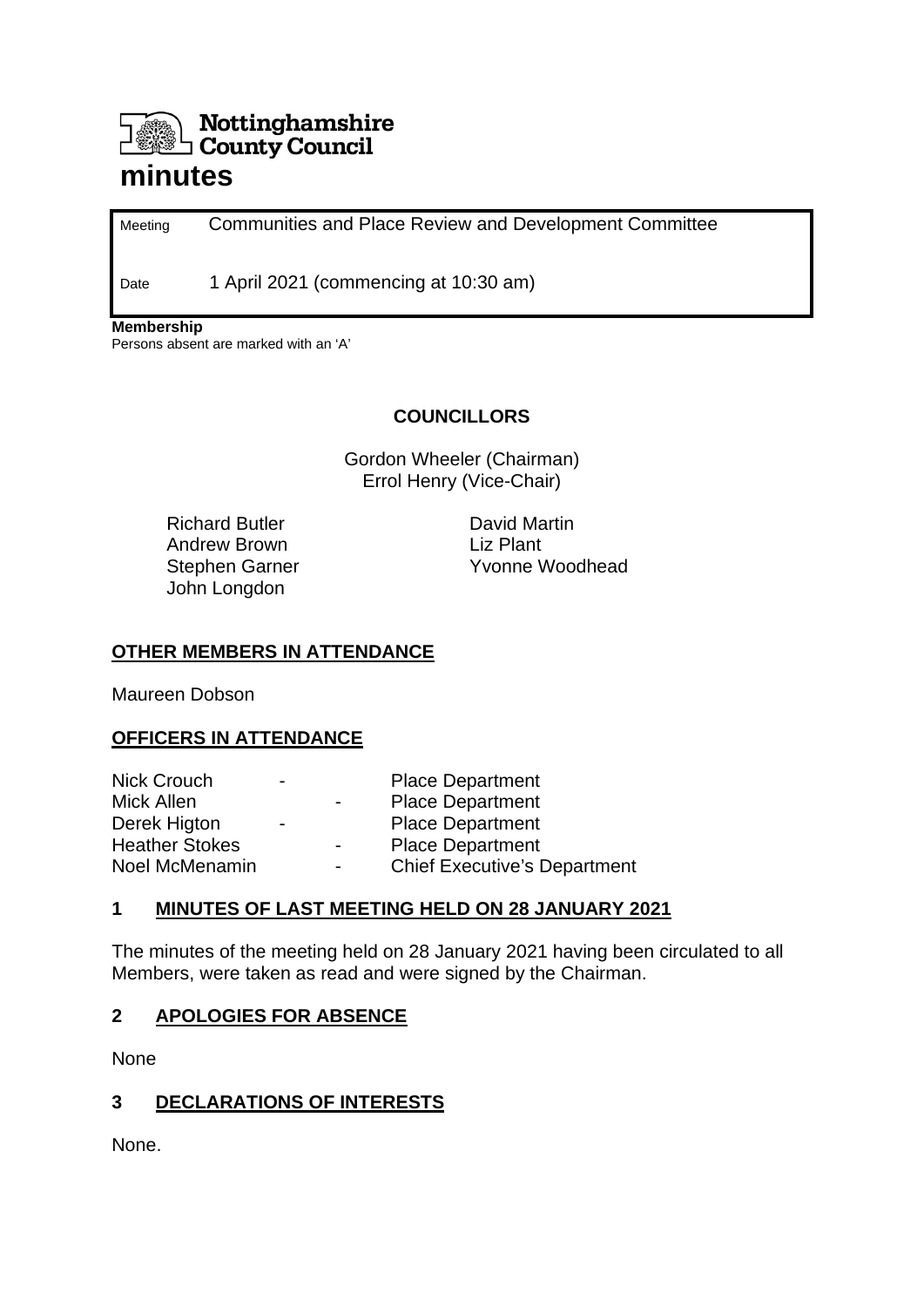#### **4. RECOMMENDATIONS ARISING FROM THE REVIEW OF THE COUNTY COUNCIL'S GREEN SPACES**

The Committee considered a report, setting out a number of proposed findings and recommendations in respect of the County Council's Green Spaces. The recommendations arose from the Committee's extensive discussions at its January 2021 meeting, and focussed on the review and development of a further 10-Year Strategy from 2023.

# **RESOLVED 2021/03**

That the recommendations contained at paragraphs 3 and 4 in the report be approved and taken forward to Communities and Place Committee.

#### **5. WASTE PRIVATE FINANCE INITIATIVE (PFI) CONTRACT – MID-TERM REVIEW**

The Committee considered the report, updating it on progress of the Waste PFI Contract mid-term review. At its meeting on 26 November 2020, the Committee had endorsed the scope and approach of the review, and in particular expanding the current specification of recyclables and improving the effectiveness of education and communication with residents about recycling and contaminants.

# **RESOLVED 2021/04**

That the following be approved:

- (1) The development of outline proposals, which may be required to reflect the requirements of the Resources and Waste Strategy and any subsequent legislation within the PFI Waste Contract, subject to further approvals as necessary;
- (2) The opening of dialogue with Veolia to explore measures which may be necessary to expand the current input specification of recycling collected at the kerbside in Nottinghamshire, in line with requirements set by Central Government and subject to an economically viable and sustainable business case and any further approvals as necessary;
- (3) Supporting the Waste Collection Authorities in exploring the implementation of separate food waste collections across Nottinghamshire in line with requirements set by Central Government and subject to an economically viable and sustainable business case and further approvals as necessary

# **6. WORK PROGRAMME**

It was explained that Communities and Place Committee was the appropriate Committee to consider alternative road surface repair technologies.